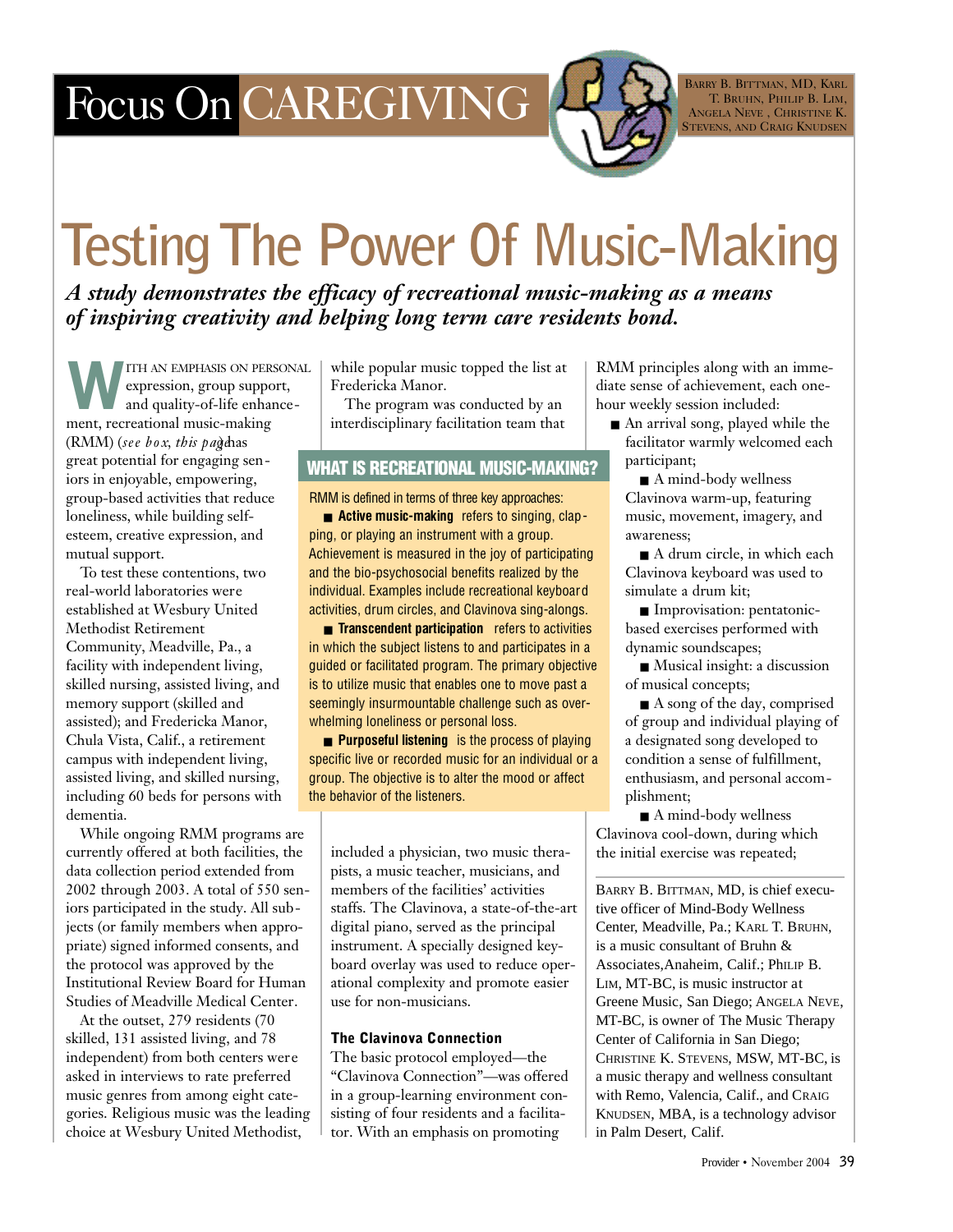## Focus On CAREGIVING

■ Reflection: a group discussion focused on awareness and progress; and

■ A farewell song, composed to inspire a light-hearted spirit in anticipation of the next class.

Each protocol was developed specifically to meet the RMM constructs. All facilitators participated in extensive on-site training in order to ensure quality and consistency. While sessions varied in accordance with the specific needs of each group and the relative strengths of the facilitator, the RMM components (*see box, page 39)*served as a concise and replicable framework for each program.

The Clavinova-assisted drum circles, for example, were offered as single one-hour sessions and included a Mind-Body Wellness Clavinova exercise; Breaking the Ice (designed to foster group process, camaraderie, and

laughter); the ABCs of Drumming (a three-minute "how-to" presentation of techniques); Rhythmic Naming (learning to play by tapping out the syllables of one's name); Entrainment Building (promoting listening and natural assimilation); Inspirational Beats (participants were asked to play their responses to key questions and then discuss them with the group); Guided Imagery Drumming (a relaxation exercise where participants drummed along with the story line); Mind-Body Wellness (a repeat of the first component with a focus on positive changes that occurred during the session); and Finale (a discussion of insights that surfaced during the session).

#### Assessment Methods, Findings

Long term care activities personnel familiar with the participants were enlisted and trained to rate each sub-

ject using a specialized scale, the Visual Analog Recreational Music-Making Assessment (VARMMA), designed by the program's lead author. The VARMMA is designed to rate six parameters: attentiveness (appearing connected to and observant of the RMM activity), active participation (the state of actually performing the designated RMM activity), socialization (positive interaction with others in the group), positive mood/affect (a cooperative favorable disposition); happiness/contentment/joy (signifies a pleasurable or satisfying experience), and meaningful self-expression (appropriateness of one's contribution and actions to the program content). The five-point rating scale documents:  $0 =$ none;  $1 = \text{minimal}$ ;  $2 = \text{at times}$ ;  $3 = \text{square}$ often, and 4 = frequent. Residents were categorized according to their level of independence.